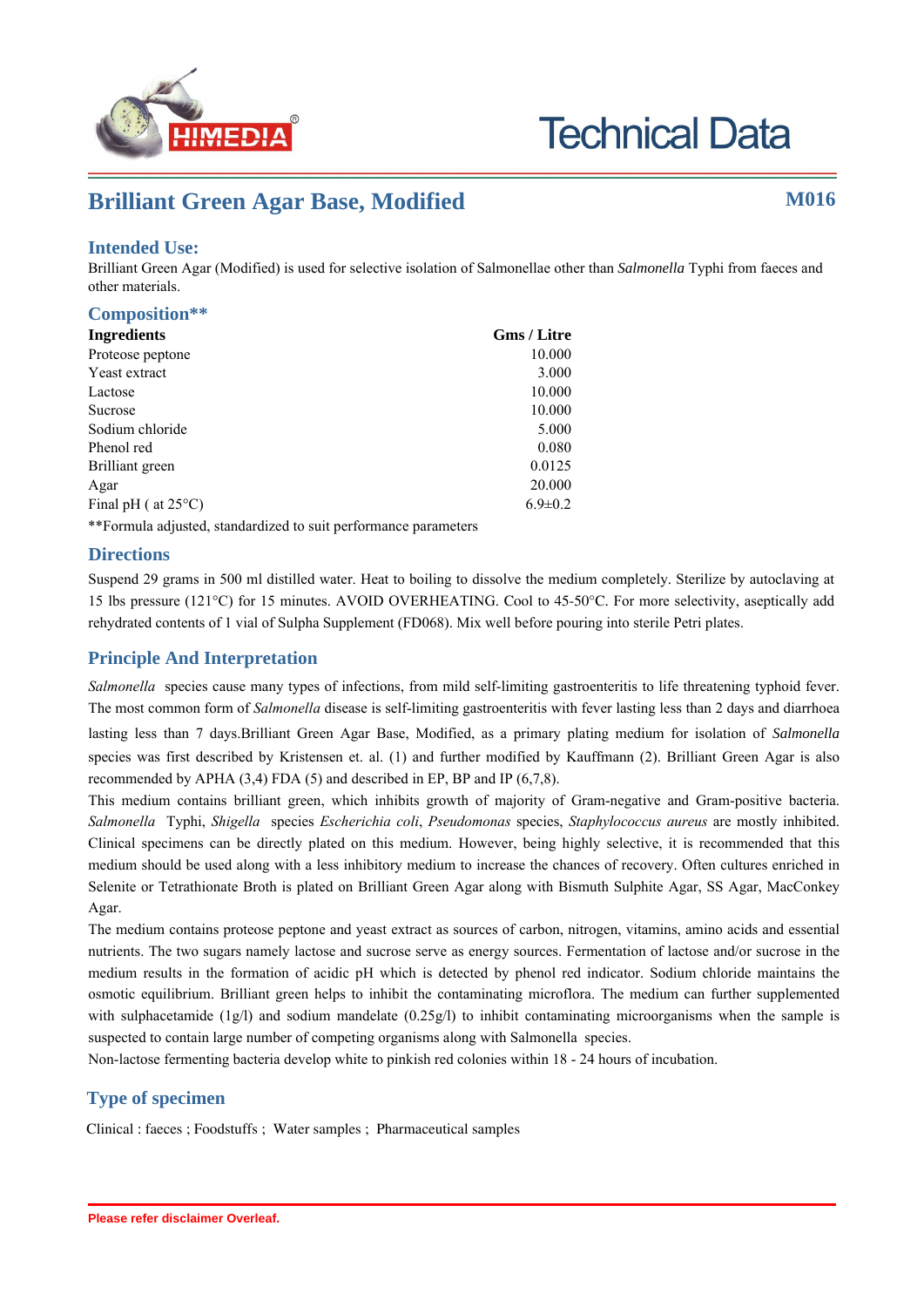### **Specimen Collection and Handling**

For clinical samples follow appropriate techniques for handling specimens as per established guidelines (12,13).

For food and dairy samples, follow appropriate techniques for sample collection and processing as per guidelin,es (3,9,11).

For water samples, follow appropriate techniques for sample collection, processing as per guidelines and local standards(10). After use, contaminated materials must be sterilized by autoclaving before discarding.

#### **Warning and Precautions**

In Vitro diagnostic use only. Read the label before opening the container. Wear protective gloves/protective clothing/ eye protection/face protection. Follow good microbiological lab practices while handling specimens and culture. Standard precautions as per established guidelines should be followed while handling clinical specimens. Safety guidelines may be referred in individual safety data sheets.

#### **Limitations**

- 1. Though this medium is selective for *Salmonella* other species of *Enterobacteriaceae* may grow.
- 2. *Salmonella* Typhi and *Shigella* species may not grow on this medium.
- 3. Moreover *Proteus, Pseudomonas* and *Citrobacter* species may mimic enteric pathogens by producing small red colonies.
- 4. Further confirmation has to be carried out on presumptive *Salmonella* isolates.

#### **Performance and Evaluation**

Performace of the medium is expected when used as per the direction on the label within the expiry period when stored at recommended temperature.

#### **Quality Control**

#### **Appearance**

Light yellow to light pink homogeneous free flowing powder

#### **Gelling**

Firm, comparable with 2.0% agar gel.

#### **Colour and Clarity of prepared medium**

Greenish brown clear to slightly opalescent gel forms in Petriplates

#### **Reaction**

Reaction of 5.8% w/v aqueous solution at 25°C. pH : 6.9±0.2

#### **pH**

6.70-7.10

#### **Cultural Response**

Cultural response was carried out after an incubation at 30-35°C for 24-48 hours. Recovery rate is considered as 100% for bacteria growth on Soyabean Casein Digest Agar.

#### **Cultural Response**

| <b>Organism</b>                             | <b>Inoculum</b><br>(CFU) | Growth                         | <b>Recovery</b> | Colour of<br>Colony |
|---------------------------------------------|--------------------------|--------------------------------|-----------------|---------------------|
| <b>Cultural Response</b>                    |                          |                                |                 |                     |
| Escherichia coli ATCC<br>25922              | $50 - 100$               | none-poor                      | $0 - 10 \%$     | yellowish green     |
| Escherichia coli ATCC 8739 50 -100          |                          | none-poor                      | $0 - 10 \%$     | yellowish green     |
| Escherichia coli NCTC 9002                  | $50 - 100$               | none-poor                      | $0 - 10 \%$     | yellowish green     |
| Staphylococcus aureus<br><i>ATCC 25923</i>  | $>=10^3$                 | inhibited                      | $0\%$           |                     |
| Staphylococcus aureus<br><i>ATCC 6538</i>   | $>=10^3$                 | inhibited                      | $0\%$           |                     |
| Salmonella Typhi ATCC<br>6539               | $50 - 100$               | fair-good                      | 30 - 40 $\%$    | reddish pink        |
| Salmonella Typhimurium<br><i>ATCC 14028</i> | 50-100                   | good-luxuriant $\approx$ =50 % |                 | pinkish white       |
| Salmonella Enteritidis ATCC 50-100<br>13076 |                          | luxuriant                      | $>=50\%$        | pinkish white       |
| Salmonella Abony NCTC<br>6017               | 50-100                   | good-luxuriant $\geq 50\%$     |                 | pinkish white       |

**Please refer disclaimer Overleaf.**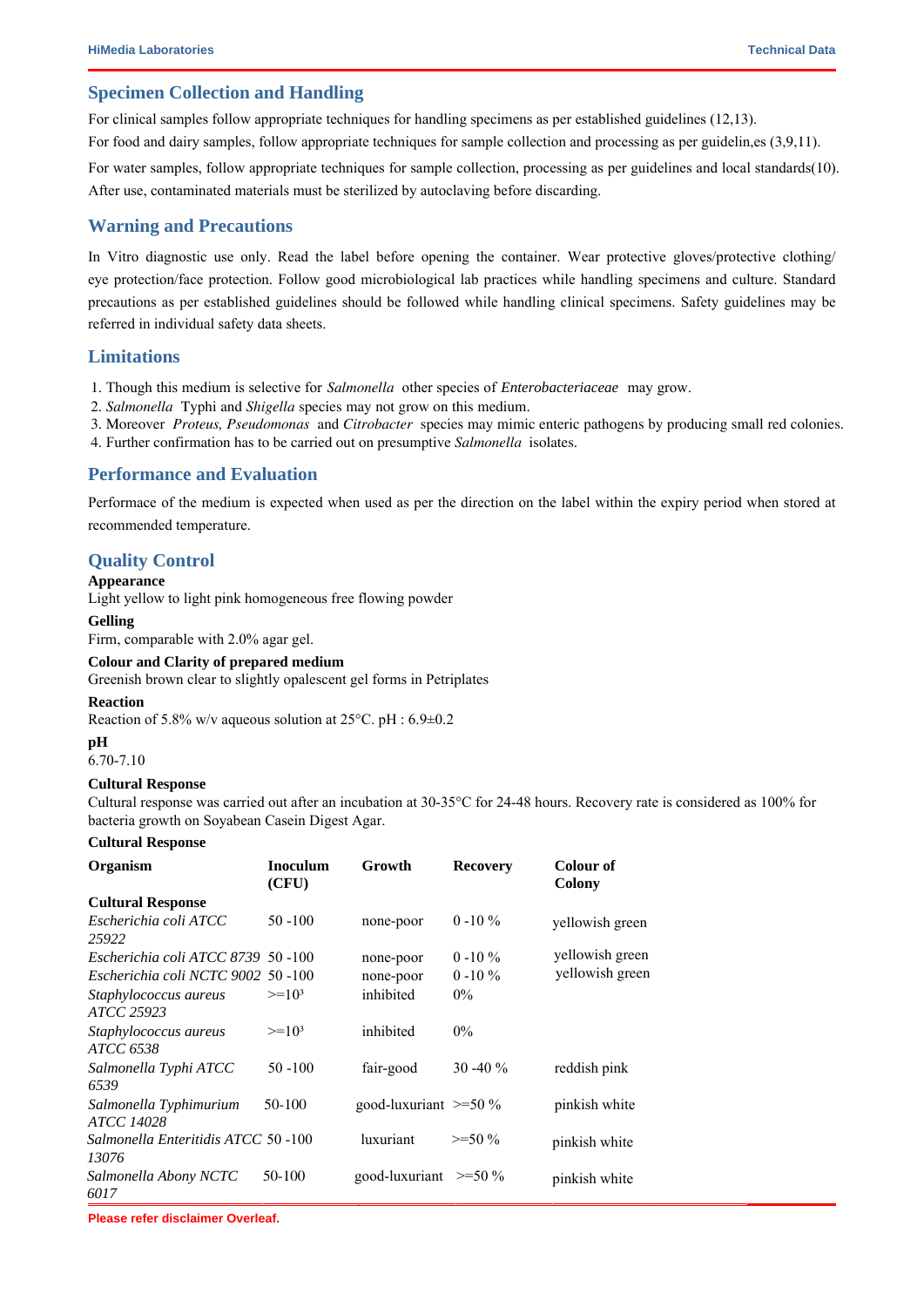#### **Storage and Shelf Life**

Store below 30<sup>o</sup>C in a tightly closed container and the prepared medium at 2 - 8<sup>o</sup>C. Use before expiry date on the label. On opening, product should be properly stored dry, after tightly capping the bottle in order to prevent lump formation due to the hygroscopic nature of the product. Improper storage of the product may lead to lump formation. Store in dry ventilated area protected from extremes of temperature and sources of ignition Seal the container tightly after use. Use before expiry date on the label. Product performance is best if used within stated expiry period.

#### **Disposal**

User must ensure safe disposal by autoclaving and/or incineration of used or unusable preparations of this product. Follow established laboratory procedures in disposing of infectious materials and material that comes into contact with clinical sample must be decontaminated and disposed of in accordance with current laboratory techniques (12,13)

#### **Reference**

 $10<sup>c</sup>$ 

1. Kristensen M., Lester V, and Jurgens A., 1925, Brit.J.Exp.Pathol.,6:291.

2. Kauffman F., 1935, Seit F. Hyg. 177:26.

3. Downes F. P. and Ito K. (Ed), 2001, Compendium of Methods for Microbiological Examination of Foods, 4th Ed. APHA, Washington D.C.

4. Standard Methods for the Microbiological Examination of Dairy Products, 1995, 19th Ed, APHA, Washington, D.C.

5. Bacteriological Analytical Manual, 5th Ed, 1978, AOAC, Washington D.C.

6. The European Pharmacopoeia, 2008, Council or Europe, Strasbourg.

7. The British Pharmacopoeia, 2007 vol. II, London.

8. Indian Pharmacopoeia, 2007, Ministry of Health and Family Welfare, Govt., of India,

9. American Public Health Association, Standard Methods for the Examination of Dairy Products, 1978, 14th Ed., Washington D.C.

10. Wehr H. M. and Frank J. H., 2004, Standard Methods for the Microbiological Examination of Dairy Products, 17th Ed., APHA Inc., Washington, D.C.

11.Greenberg A. E., Clesceri L. S. and Eaton A. D., (Eds.), 2005, Standard Methods for the Examination of Water and . Wastewater, 21st ed., APHA, Washington, D.C.

12. Isenberg, H.D. Clinical Microbiology Procedures Handb0ook. 2<sup>nd</sup> Edition.

13. Jorgensen,J.H., Pfaller , M.A., Carroll, K.C., Funke, G., Landry, M.L., Richter, S.S and Warnock., D.W. (2015) Manual of Clinical Microbiology, 11th Edition. Vol. 1.

Revision : 03 / 2018

| <b>IVD</b>       | In vitro diagnostic medical<br>device                                                                 |
|------------------|-------------------------------------------------------------------------------------------------------|
| $\zeta$          | <b>CE</b> Marking                                                                                     |
| 30°C             | Storage temperature                                                                                   |
|                  | Do not use if package is<br>damaged                                                                   |
|                  | HiMedia Laboratories Pvt. Limited,<br>23 Vadhani Industrial Estate,<br>LBS Marg, Mumbai-86, MS, India |
| <b>REP</b><br>EC | CE Partner 4U , Esdoornlaan 13, 3951<br>DB Maarn The Netherlands,<br>www.cepartner 4u.eu              |

**Please refer disclaimer Overleaf.**